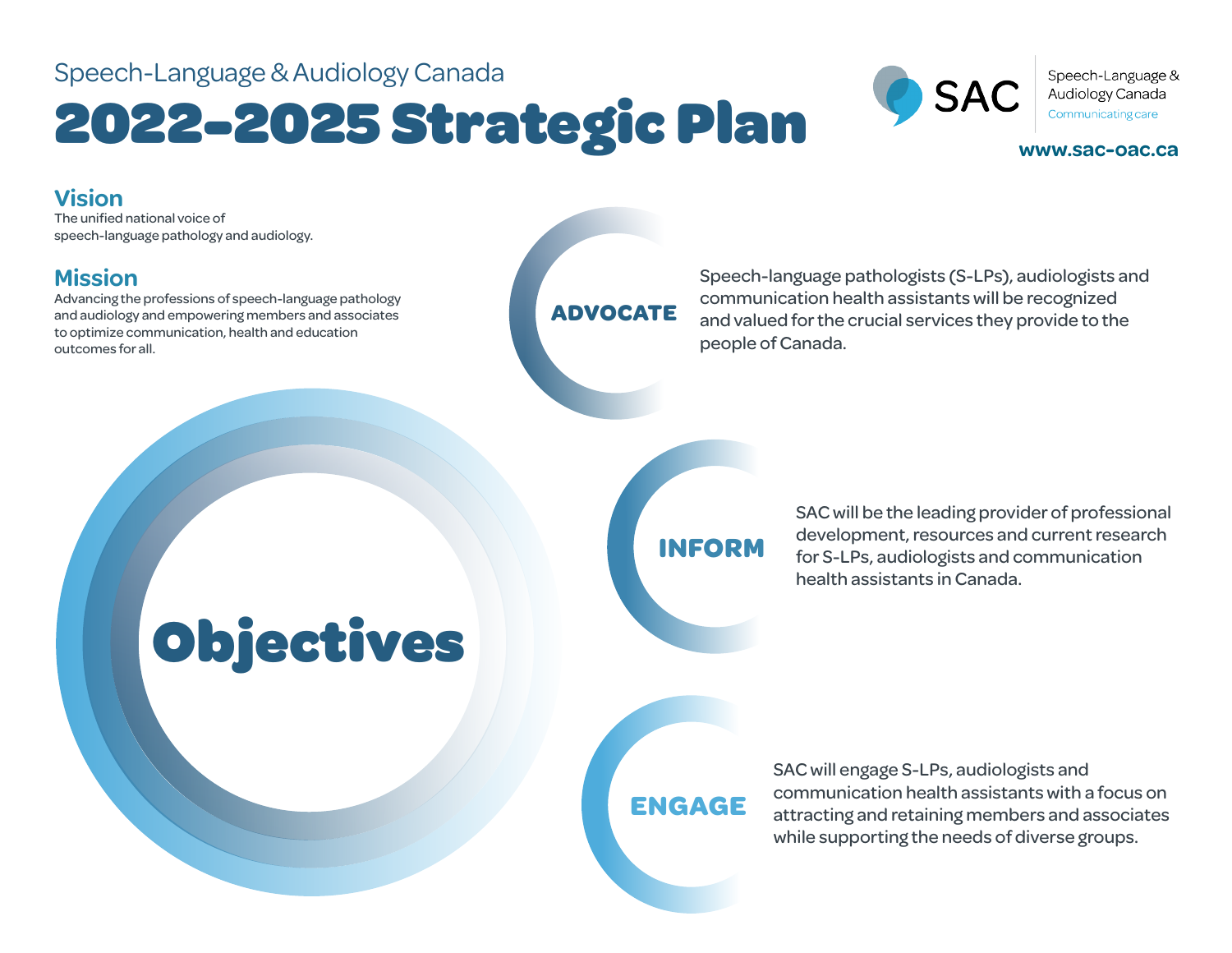

Speech-Language & Audiology Canada

**www.sac-oac.ca**

# **ADVOCATE**

#### **This will be achieved by:**

- » **Targeted and ongoing communications to federal, provincial and territorial decision-makers to demonstrate the significant role of our member professions by addressing issues impacting speechlanguage pathology and audiology services and the patients and clients they serve.**
- » **Targeted public awareness campaigns to demonstrate the unique expertise of the professions and support members and associates by providing them with the resources they need to generate awareness about the professions, such as a new public facing website and awareness campaigns.**
- » **Continuing to promote the month of May as a public facing membership awareness campaign 'Speech & Hearing Month' in Canada.**
- » **Continuing to collaborate with key stakeholders and develop new strategic alliances, such as with education and long-term care (LTC) stakeholders.**
- » **Proactively sharing SAC resources and engage in joint advocacy on issues of common interest and focus.**
- » **Providing tools and resources through the new SAC Professional Resources Library that are accessible to members and associates allowing them to advocate for issues of concern to them at the local, provincial and territorial level.**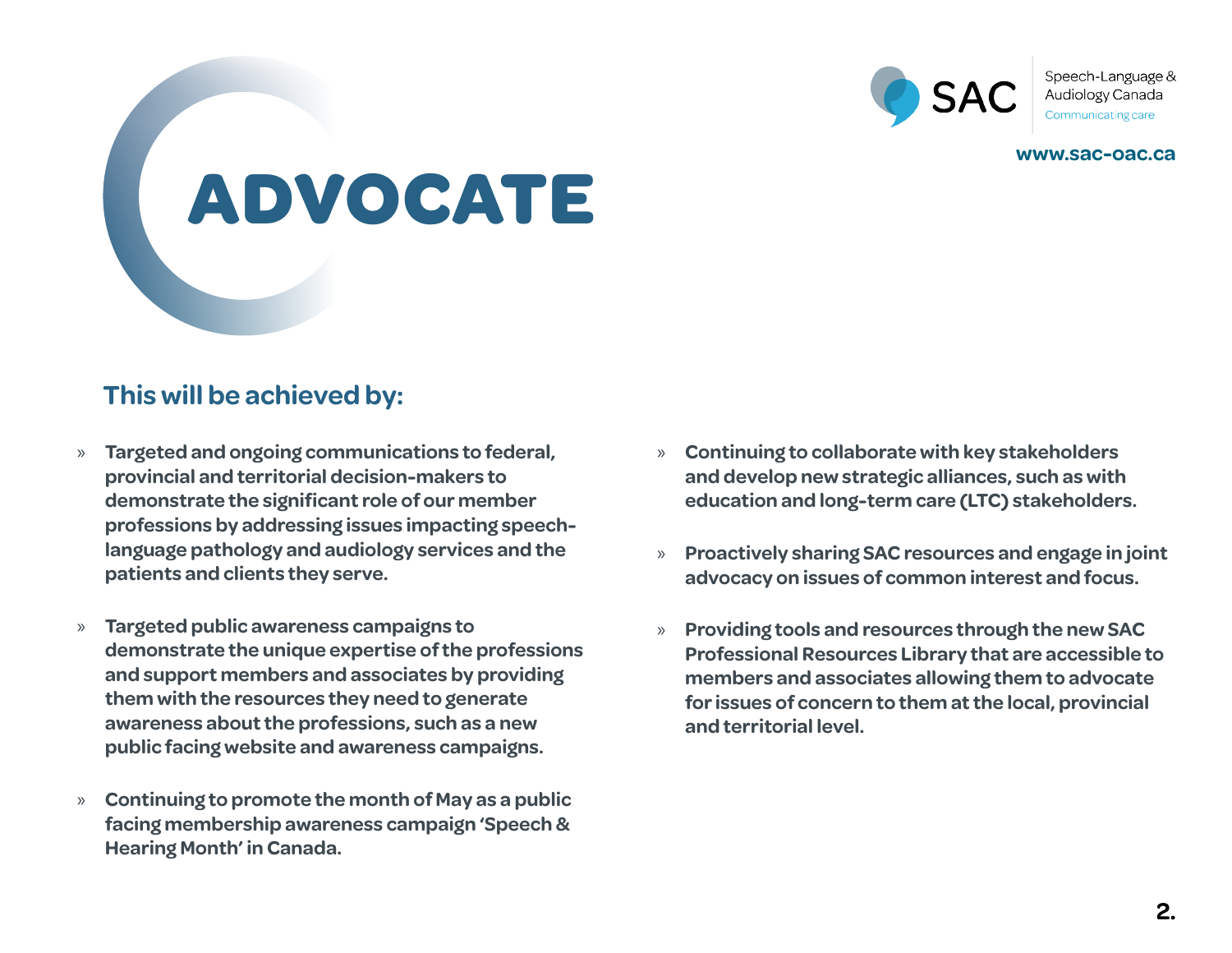

Speech-Language & Audiology Canada

**www.sac-oac.ca**

# **INFORM**

#### **This will be achieved by:**

- » **Delivering a Professional Development (PD) program capable of providing high-quality learning opportunities that address evolving professional needs, including the launch of a new easily searchable SAC PD Hub.**
- » **Championing equity, diversity and inclusion (EDI) across the organization by shaping an inclusive culture, greater competence and accountability for EDI.**
- » **Developing targeted resources to assist and support members and associates in addressing professional issues related to EDI, including professional development opportunities.**
- » **Collaborating and consulting with the membership to identify and develop professional resources that best serve the needs of members, associates and other relevant stakeholders.**
- » **Supporting and promoting Canadian research in speech-language pathology and audiology to assist our members and associates in knowledge translation and evidence-based practice, such as through the SAC Clinical Research Grants Program, CJSLPA and access to CINAHL database.**
- » **Developing effective and timely communication mechanisms to disseminate SAC resources and information to members and associates, such as through the launch of the new SAC website and regular communication with members and associates.**